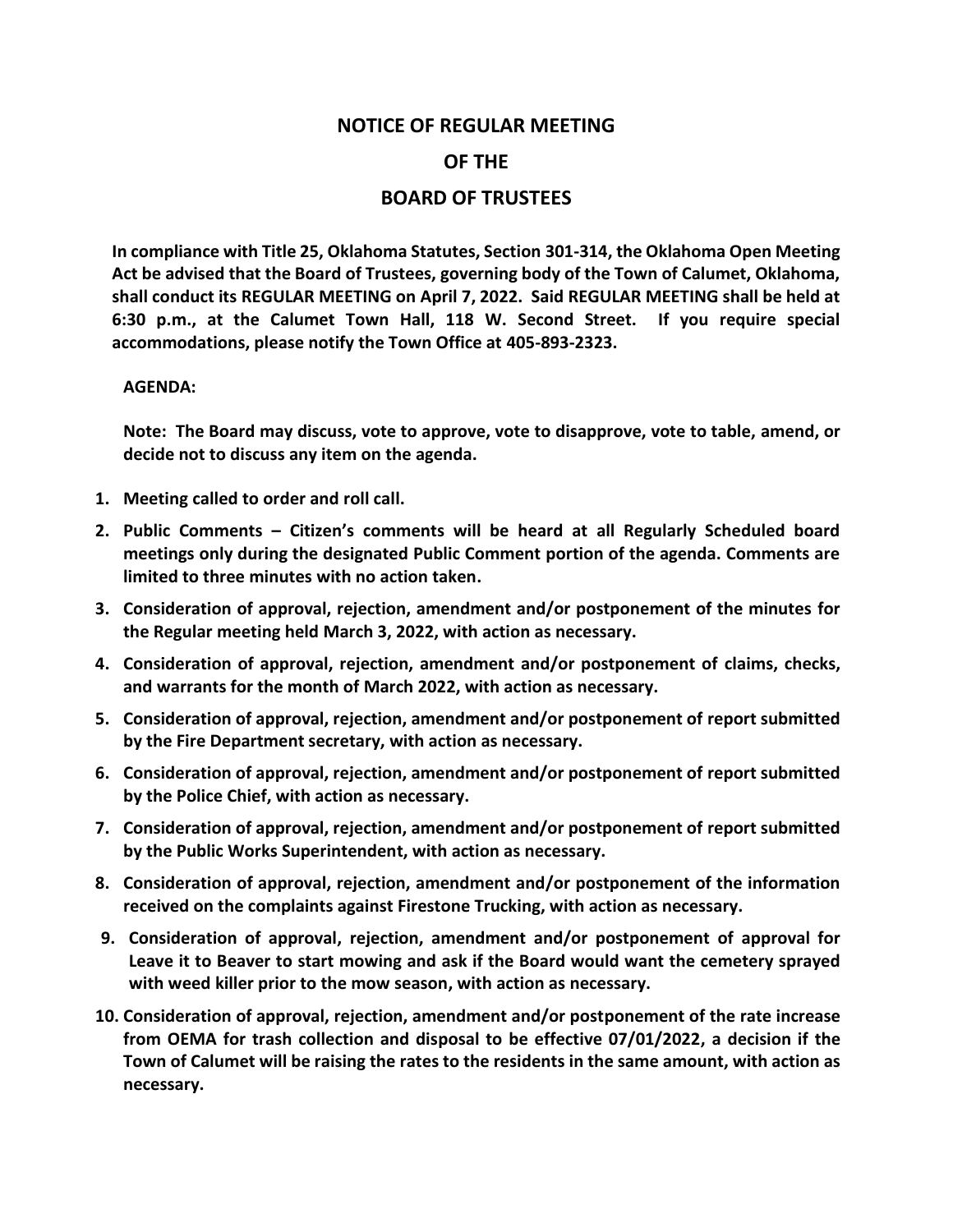- **11. Consideration of approval, rejection, amendment and/or postponement of designating a delegate and alternate delegate for the ACOG Board of directors and the Garber-Wellington Policy Committee, with action as necessary.**
- **12. . Consideration of approval, rejection, amendment and/or postponement of discussion granting the mayor authorization to begin the process of determining the possibility of annexation of land by the Town of Calumet.**
- **13. Consideration of approval, rejection, amendment and/or postponement of discussion concerning the establishment of a Public Safety Corridor as per the bill passed by the**  Oklahoma Senate, effective November 1<sup>st</sup>, 2021, with action as necessary. Including hiring of **legal counsel to assist in preparation.**
- **14. Consideration of approval, rejection, amendment and/or postponement of entering into executive session for the purpose of thefollowing:**

**1. Discussion concerning employment, hiring, appointment, promotion, discipline or resignation of any salaried public officer or employee pursuant to 25 O.S. 307 B (1)**

**in reference to the following: evaluation of employee salaries with consideration of an increase, for the following employees:**

**a) Nicole Lawson b) Jill Ray c) Johnny Sanchez d) Robert Baysinger e) Jerry Goodwin f) Margaret Stratton.**

**g) Discussion concerning accepting the resignation of Town Clerk/Court Clerk position from Jill Ray, also, to go forward with receiving applications for a Town Clerk/Court Clerk position, with action as necessary.**

**2. Discussion concerning the purchase or appraisal of the following described real property pursuant to 25 O, S. Section 307 B (3): The tract of land in the Town of Calumet, Oklahoma, lying north of Jiffy Trip and south of 107 S. Calumet Road.**

**15. Consideration of approval, rejection, amendment and/or postponement of reconvening into open session.**